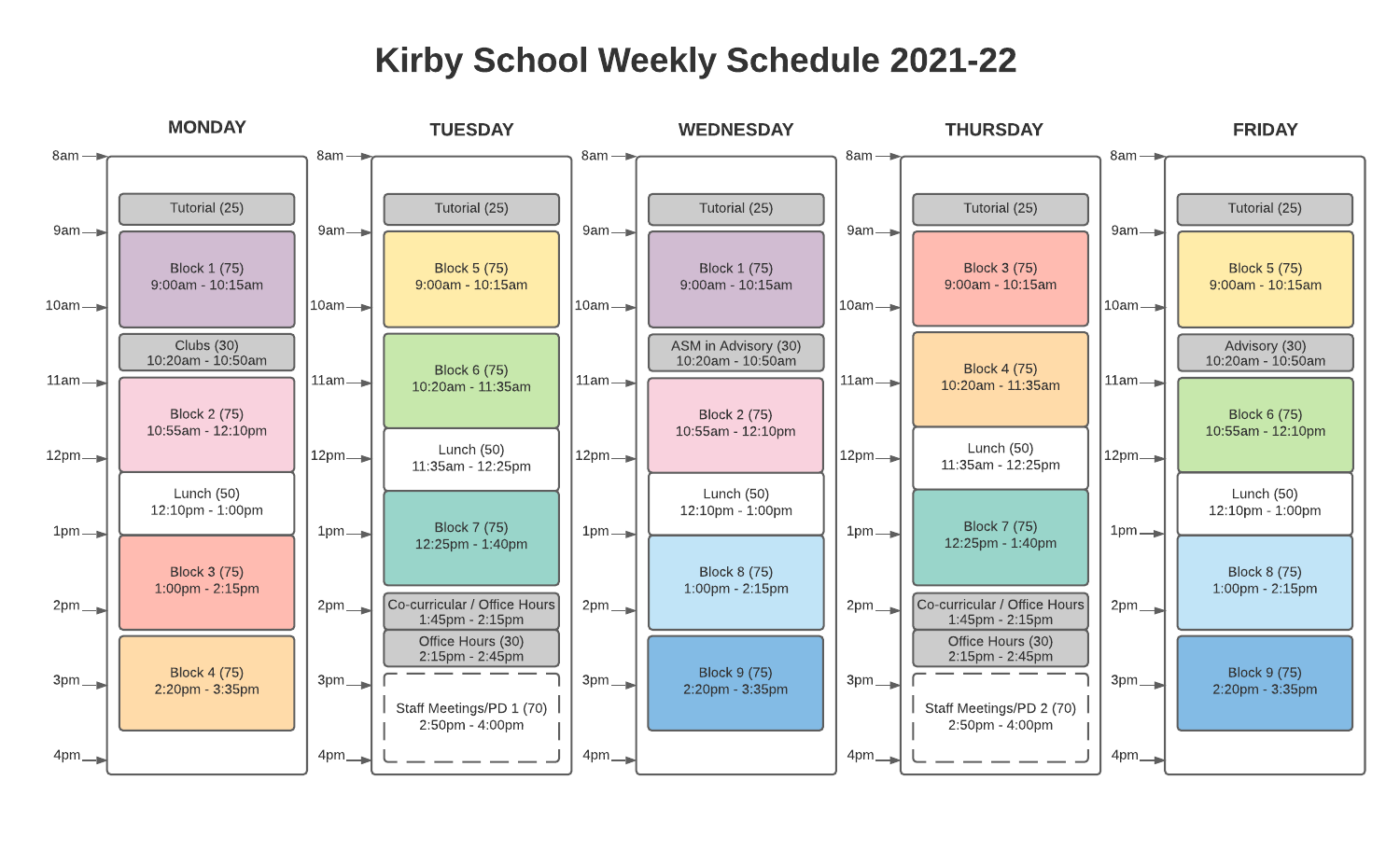#### Week of November 8-12

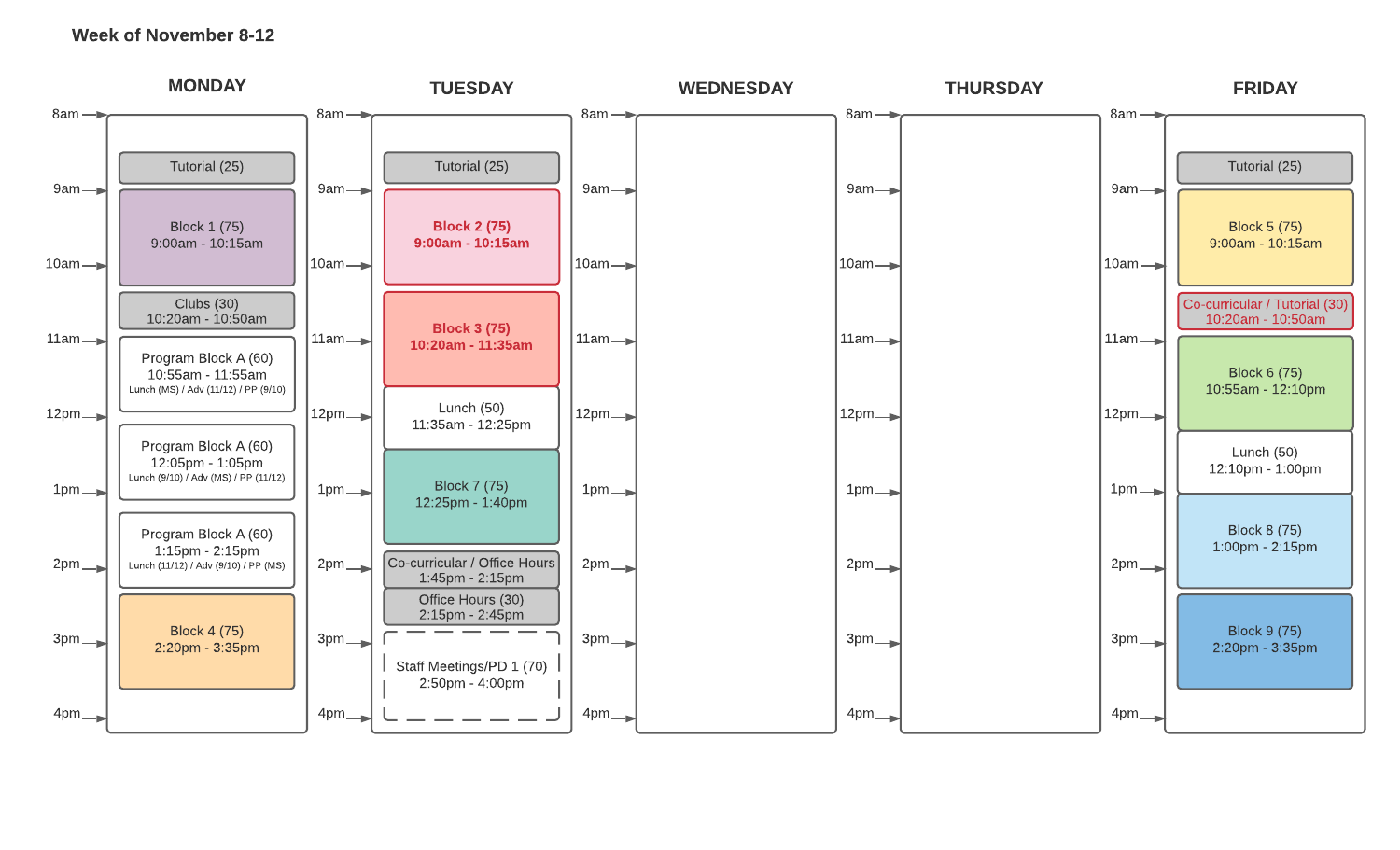### No-Monday Schedule

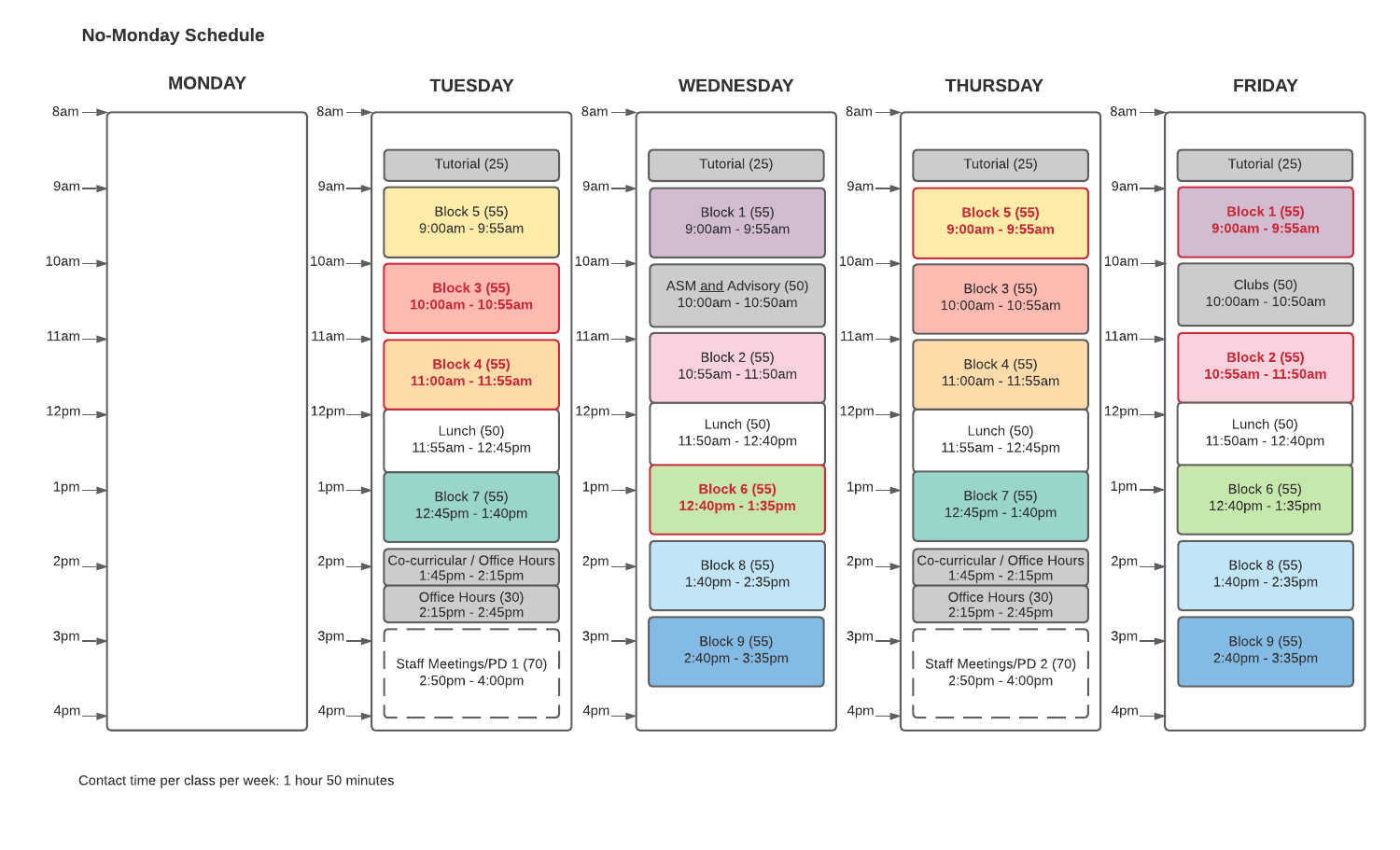#### No-Friday Schedule



Contact time per class per week: 1 hour 50 minutes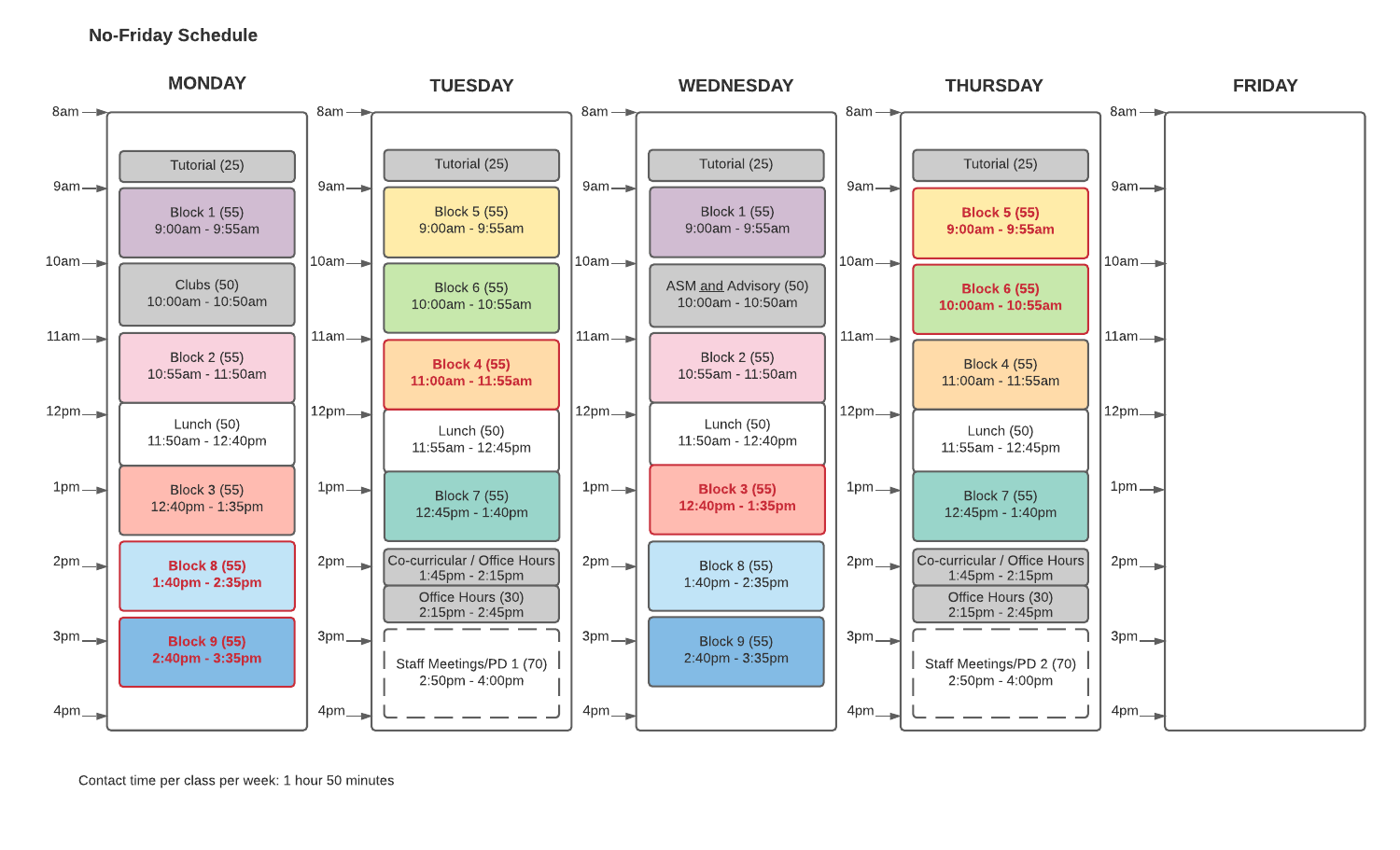## Mon/Tue Only Schedule



Contact time per class per week: 55 minutes